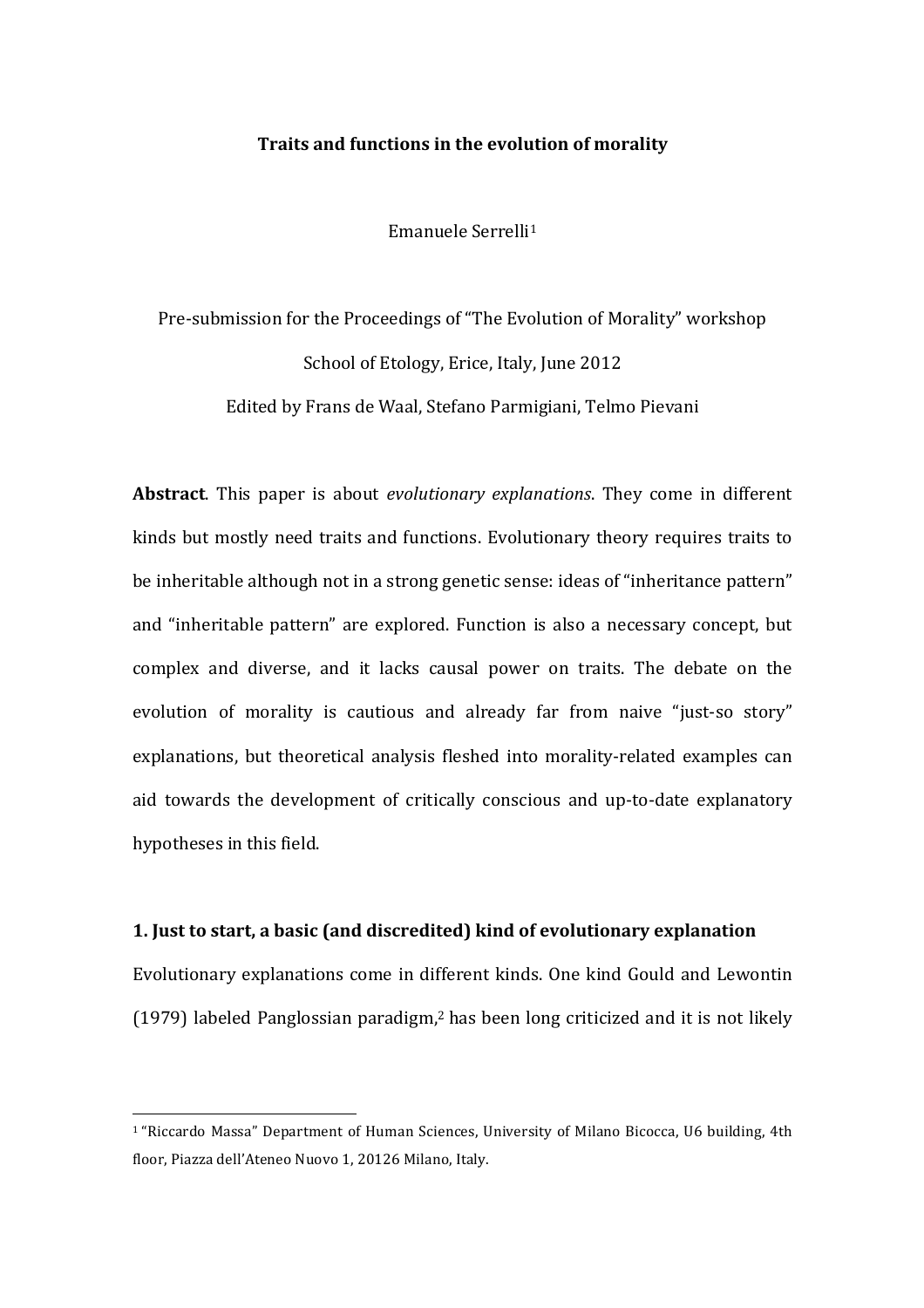to be scientifically acceptable nowadays. It relies on the identification of *a trait* on the one hand, and of *its function* on the other hand, and it consists in explaining the former with the latter by means of a "just-so story".<sup>3</sup> A trivializing example: why do birds have wings the way they have? Because wings are good to fly, and flying is manifestly good!

So, why do we humans have morality?... Decades of conceptual critique warn us against answering by the explanatory scheme above. In fact, as we can see in this issue, the state-of-the-art of the evolution of morality field is well beyond this point. Yet, I use this to problematize the idea of a trait and the idea of a function. I first concentrate on traits, following a taunt Francis Crick once made to the young Stephen Jay Gould by asking something like: "Why do you evolutionists always try to assess the value of anything even before knowing what it is?" (cf. Gould 1991, p. 138).

# **2.** *What* **is morality? Some evolutionary criteria for trait recognition**

We find different definitions of morality embedded or explicited in the various papers in this issue. Richard Joyce raises the problem of the *precisification* of moral sense; Philip Kitcher too cites the terminological issue "ethics vs. morality", labeling it "just a technical philosophical problem", which I'm sure he knows it's not. My sense is that in studying morality either we have scarcity of precisifications, or we tend to hold back from choosing among the existent

<u> 1989 - Andrea Santa Alemania, amerikana amerikana amerikana amerikana amerikana amerikana amerikana amerikan</u>

<sup>&</sup>lt;sup>2</sup> Referring to dr. Pangloss, a character in Voltaire's *Candide* (17...) engaged in explaining any feature of the world by means of its "usefulness". Noses are there because they have to support glasses, and earthquakes have a hidden utility for the sake of the world.

<sup>&</sup>lt;sup>3</sup> In reference to Rudyard Kipling.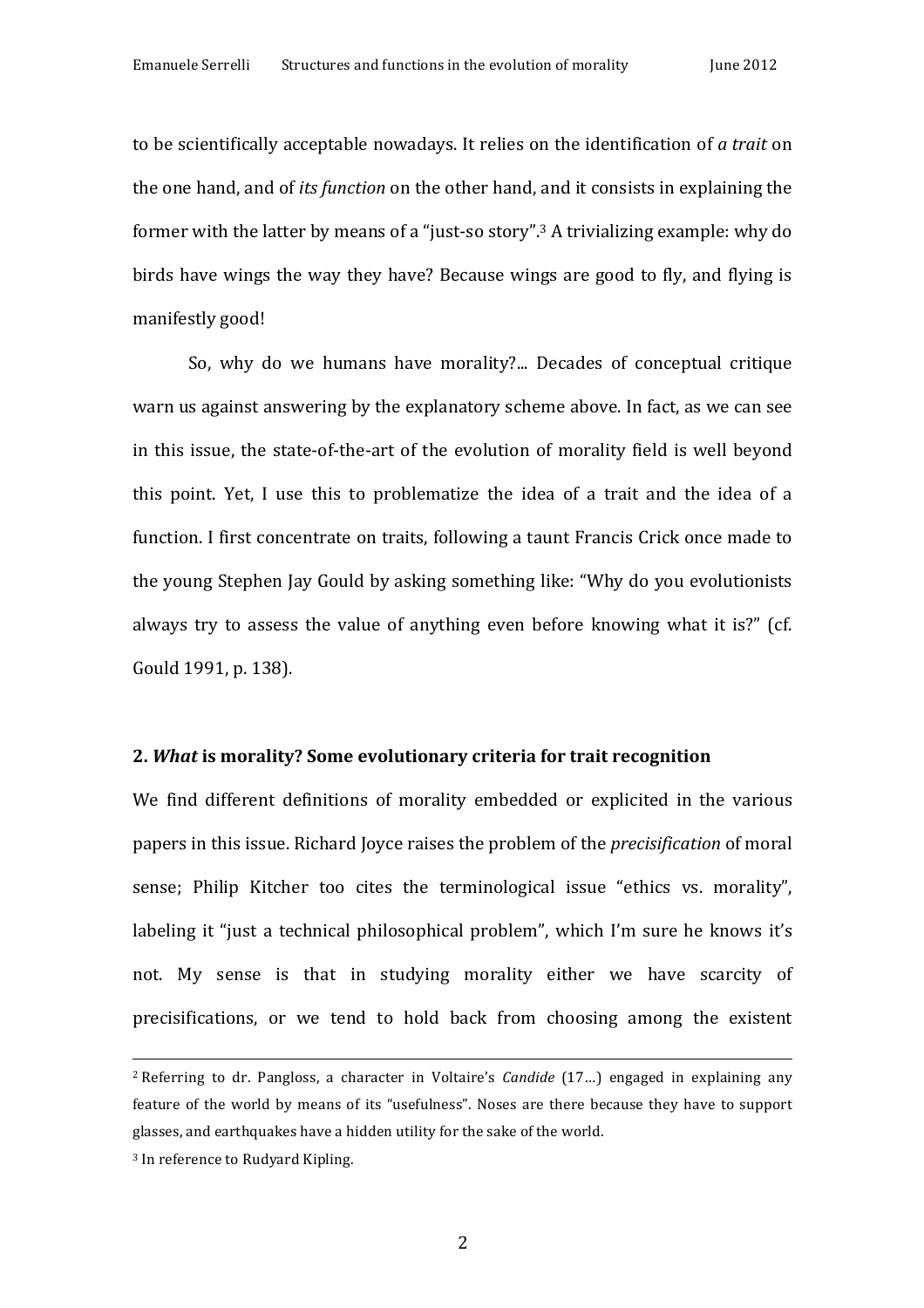precisifications, or from declaring such choice, or from designing new ones. This situation might be due to the fact that we are still trying to get a grip, or it might be an explanatory strategy itself. Richard Joyce talks about "indeterminate concepts", and Patricia Churchland cites Eleanor Rosch to argue for the "radial structure and fuzzy boundaries of concepts". Yes, but we all know that this doesn't wash away the scientific need for concepts, and furthermore for operationalizations. If we don't feel like cristallizing our ideas about morality, the pragmatics of contextualizing results within certain premises will allow us to work.

Evolutionary theory gives us some criteria to check when we identify a trait. *Heritability* is among the most important. There are also *interindividual variation* (as I shall say, among the appropriate units), closely tied to heritability, and the possibility of building a *fitness function* on trait variation. I will briefly touch on these two when I talk about function. Notice that the link between the traits or structures and functions, however complex, cannot be broken in evolution.

The evolutionary relevance of a trait depends on its inheritance pattern. This is a very loose claim: there have been periods in which evolutionary biology was very strict on this criterion, as both a cause and a consequence of focusing on genes. Genetic factors are totally inheritable, and with Neodarwinism their patterns of inheritance were accurately modeled by the mathematics of Mendelian population genetics. The Modern Synthesis then emphasized that genes *are all* which is inheritable, thus binding evolutionary biology to them. Would we be working on the evolution of morality within that hardened framework, we would be forced to ask first: what genes do give morality? Although sometimes the "genes for" or "genes of" morality still show up on newspapers and ty programs,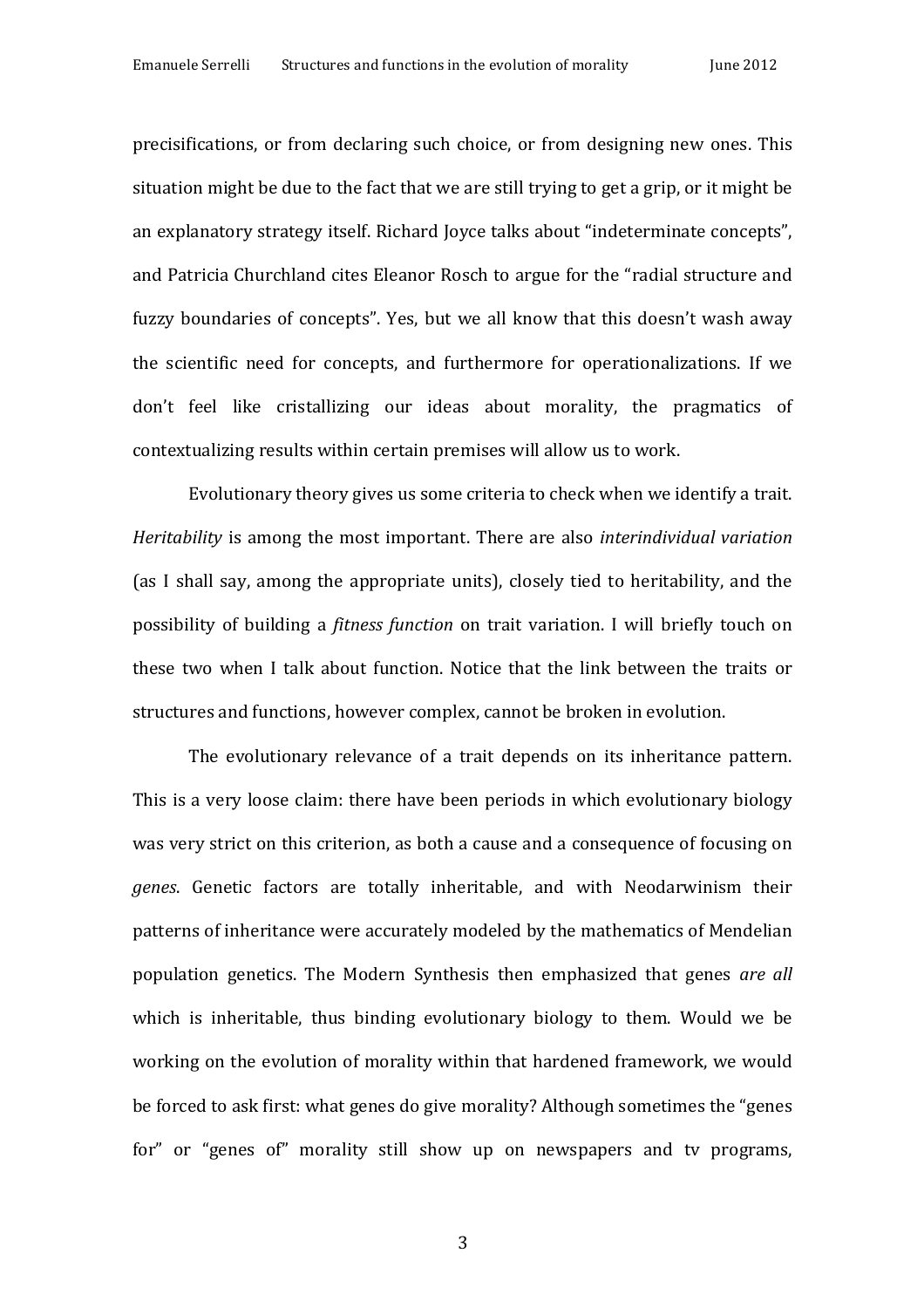professional scientists, also here, are manifestly working outside this framework. Churchland, for example, insists in affirming that the idea of "genes for a behavior" is meaninglessness. But, if morality is not a set of inherited genes, the question about heritability remains crucial in order to define what morality is in evolution.

Of course, genes do not necessarily lose their importance. On the empirical side, Churchland argues that *oxytocin* and other molecules are essential components of a "neurobiological platform" for morality. And we know that these molecules are synthesized from inherited genes. On the theoretical side, models of *altruism* evolution (e.g., kin selection cited by Norenzayan, or group selection by Wilson & Sober cited by Schloss) are based on population genetics, and they are very important, but they make sense only by assuming a very reliable, Mendelianlike heritability of the behavioral trait; they can therefore offer "how possibly" constraints on how we can treat genes involved in altruistic behaviors.

But heritability has a *larger* scope today, thanks to revisions and extensions of Neodarwinism. Evo-devo and epigenetics studies, for example, are forcing a shift towards talking about inherited processes, networks and developmental pathways. This is a new frame for evolution: the heritability pattern of a dynamic phenotype is a true locus for evolution (e.g. Müller 2010), not captured by the level of genes, and being inherited thourgh a plurality of "channels" (Jablonka & Lamb 2005; Jablonka xxx). <sup>4</sup> Authors like Churchland (2011) need to talk about phenotypic traits that are not detailed at the molecular level,<sup>5</sup> e.g. *psychopathy*, and

 $4$  Jablonka and Lamb (2005), for example, argue for epigenetic, behavioral, and cultural inheritance channels to interact with the genetic channel (cf. Darcia Narvaez on epigenetics). Odling Smee et al. (2003) contemplate ecological inheritance.

<sup>&</sup>lt;sup>5</sup> "The mechanism is unknown", as Churchland contested to some speakers.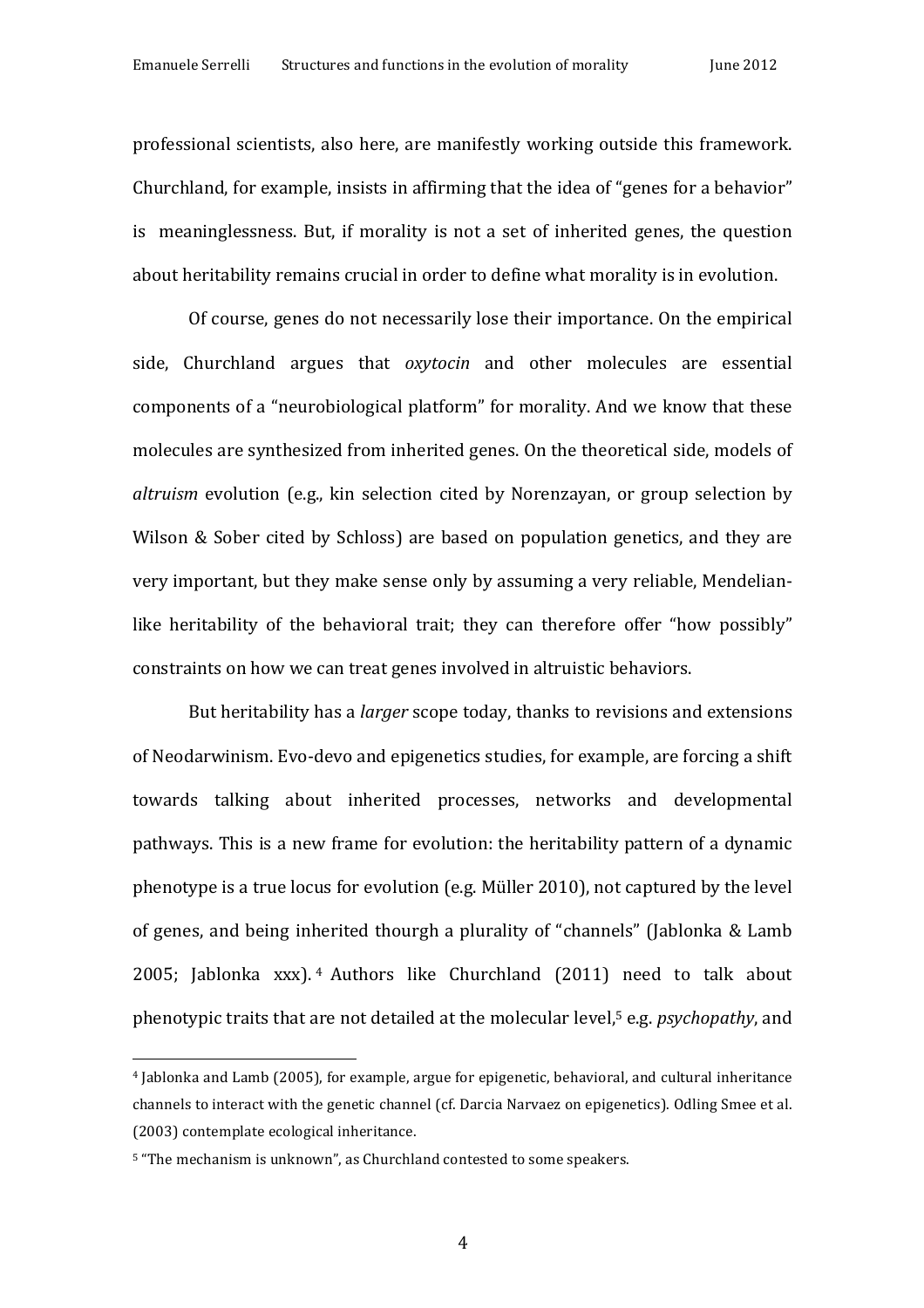they know that measuring heritability is crucial although difficult.<sup>6</sup> Now, moving from some identifiable gene or molecule to a behavioral pattern, or even to a disposition to behave, we may have a sensation of **fading**: how can we study heritability and homology of this stuff? But the point is right here: *we are studying* evolutionarily relevant traits only if we can assess their reliable reappearance. Almost always, it will be a statistical measure, but there is actually a solid tradition in population genetics that  $-$  as strange as it might seem  $-$  doesn't deal analytically with genes (Serrelli 2011, Downes 2010); and we often forget that *fitness too* is nothing but a probabilistic and difficut-to-measure dimension in biology; moreover, current studies on Quantitative Trait Locis are linking it with Mendelian genetics (Hartl & Clark 2007, chp. 8). All this gives us much flexibility in the kinds of traits we can consider in evolution. That is why I propose the most generic definition of a trait as an inheritable pattern, a pattern that is reliably produced generation after generation.

Three short, final remarks on this view of traits.

 

Firstly, often pattern perception and recording is not the whole story: we work with *models* that integrate patterns. In his writings, de Waal is careful in showing the diversity of models that can explain the observed behaviors.<sup>7</sup> All psychologists addressing morality, for example, have *models of* morality: Darcia

 $6$  "Twin and family studies suggest a heritability of psychopathy in the range of about 70%; childhood conditions such as abuse and neglect may contribute to those who are genetically disposed"  $(p. 41)$ 

 $7$  Van der Weele (2011) emphasizes the cultural and linguistic influences on the conceptualization of morality. Referring to Eisenberg & Strayer (1987) he points out a loss of diversity in the sources: empathy didn't even exist in the English language in Darwin's time. There can be interesting effects of "loss of diversity in the search for the sources of morality".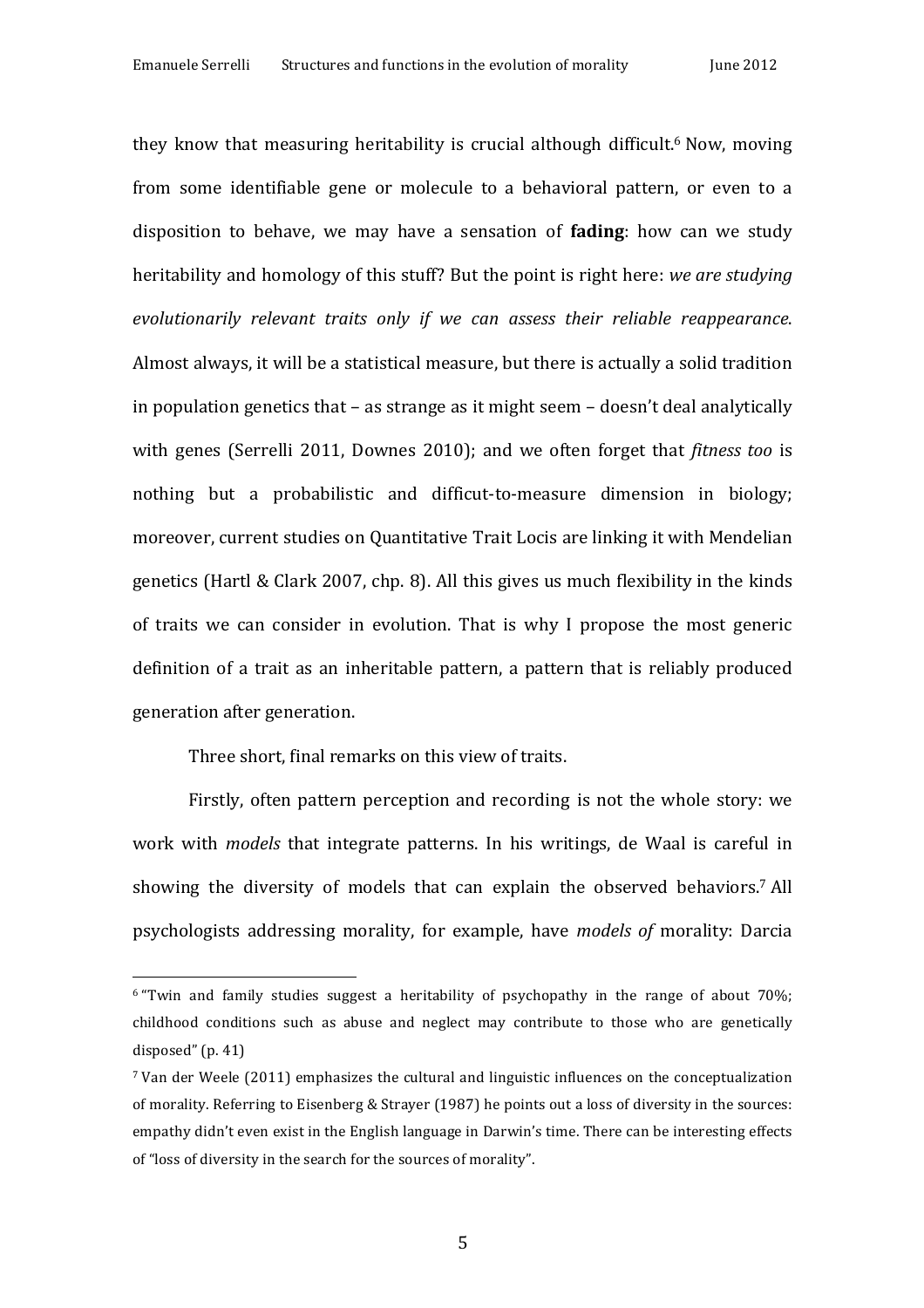Narvaez relies on her "triune ethics model", whereas Melanie Killen holds the "domain theory", a narrower one as she said. But also in Churchland oxytocin plays *in a model* of "attachment and bonding" including patterns of neural activation, and this in turn is enclosed in a model of morality.

Secondly, scaling up inheritable patterns at an evolutionary time scale is a really delicate passage. However, it is necessary, by definition, if what we are looking for is a trait that is able to enter the evolutionary arena.<sup>8</sup> At the scale of phylogeny, the issue of heritability becomes the issue of homology: the trait shows up in different taxa. Discerning homologies is a challenge, and requires a careful look at development and phylogeny (Pievani & Serrelli 2011) to get around circularity: homology tends to depend on the model we have of the considered traits (Griffiths & Brigandt 2007). Cooperation in mammals is *not at all* homologous to cooperation in social insects  $-$  at least, this is what I get from Churchland's analysis but also from Pier Francesco Ferrari's presentation. This means that we should cease from talking about "the evolution of cooperation" as if it were a single phenomenon. We saw yesterday that a homology between mammals *and birds* is more likely, if not apparent.

Lastly, patterns can be looked for in units different than the organism.<sup>9</sup> When authors like Cristopher Boehm or Philip Kitcher or Ara Norenzayan identify sets of cultural ideas or socially decided norms that influence individuals, the relevant unit is the group or the society. In Philip Kitcher or Sober & Wilson  $(1998)$ or perhaps in Ara Norenzayan there is also the idea of a measure of fitness varying

<sup>&</sup>lt;sup>8</sup> Thanks to Darcia Narvaez for her useful question about the sufficency Lewontin's criteria of heritability.

<sup>&</sup>lt;sup>9</sup> And corresponding time scales?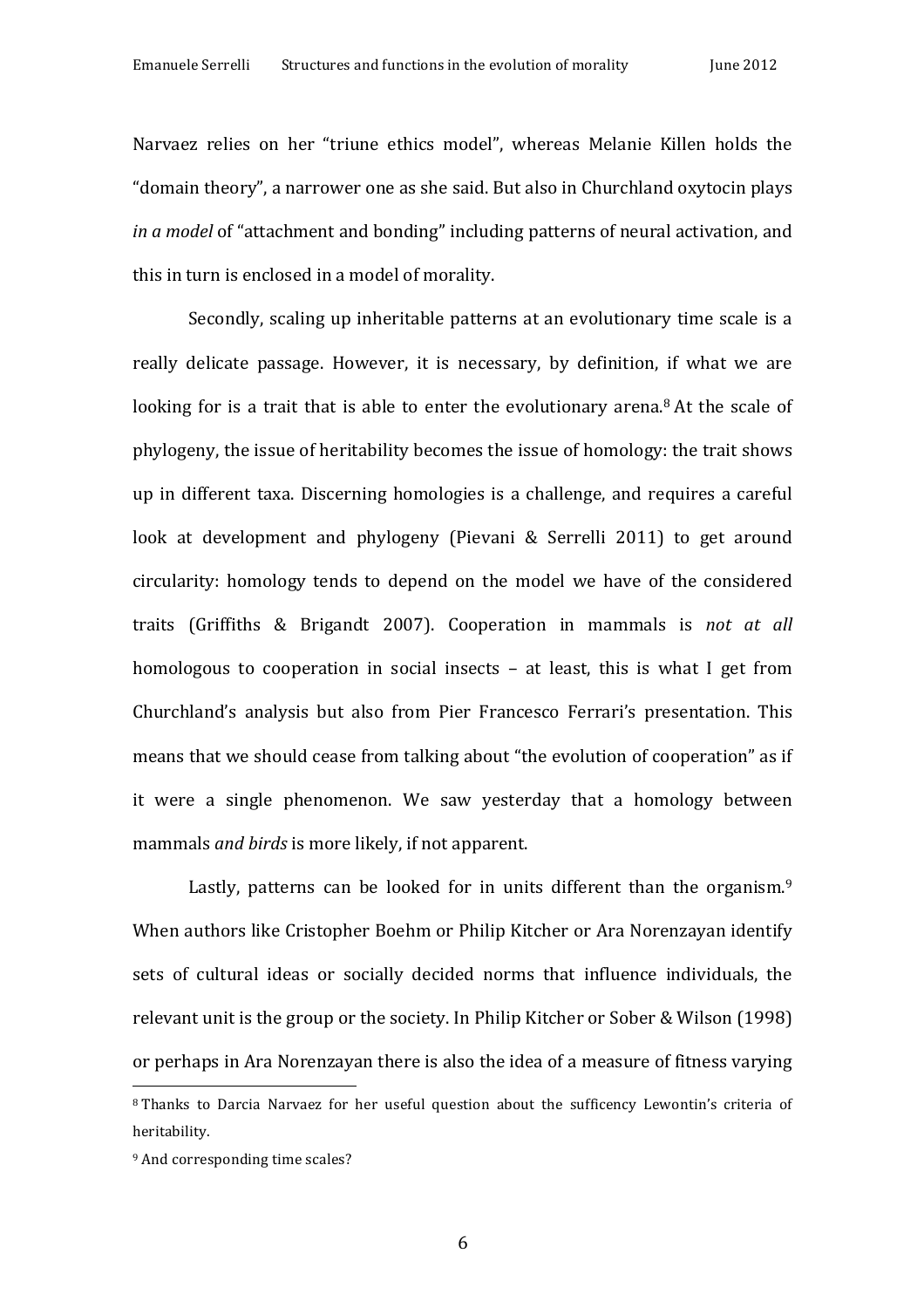in correlation with patterns across groups. There is actually a very important difference whether we consider the domain of cultural evolution as part of biological evolution or as a social artifact, a tool, a device. But deepening this would be too long. Suffice to say that culture as an artifact allows co-evolution, like when Narvaez talks about undercare in our cultures affecting our phenotypes, or when Boehm talks about genetic consequences of certain social organizations.

# **3.** What's the *function* of morality?

 

As George Williams famously reaffirmed (1966), any trait has many positive effects, but in Neodarwinism not all effects are functions. Proper functions are only those few effects of trait  $T$  that have been "seen" by natural selection, thus being causally relevant to the spread of  $T<sup>10</sup>$  In the following equation (Wright 1931):

$$
[1] \Delta q_T = [sq_T(1-q_T)]/[1-s(1-q_T)]
$$

 $q_T$  is the frequency of trait T in a population, coefficient *s* is the selection pressure on *T*, and  $\Delta q_T$  is the change in the frequency of *T*. Positive selection on *T* corresponds to  $q_T$  increasing. But this depends on a lot of other factors, like population size, set of available alternatives to  $T$ , heritability pattern (see above), mutation pressure. Moreover, equation  $[1]$  says nothing about the reason why *T* is retained and spread, "in function of what",  $T$  is there. Paraphrasizing Kitcher's book (2011), finding a function for *T* requires *us* to specify a "problem background" in respect to which  $T$  is successful.<sup>11</sup> The "problem background" is not

 $10$  See also Sober (1984) on traits that are "selected for" as opposed to simply "selected".

<sup>&</sup>lt;sup>11</sup> In analogy with technological progress, Kitcher says that "Attribution of functions is straightforward where there are clear-sighted potential users who can express their desires and identify their problems. On other occasions, we can talk of functions even though cognitive beings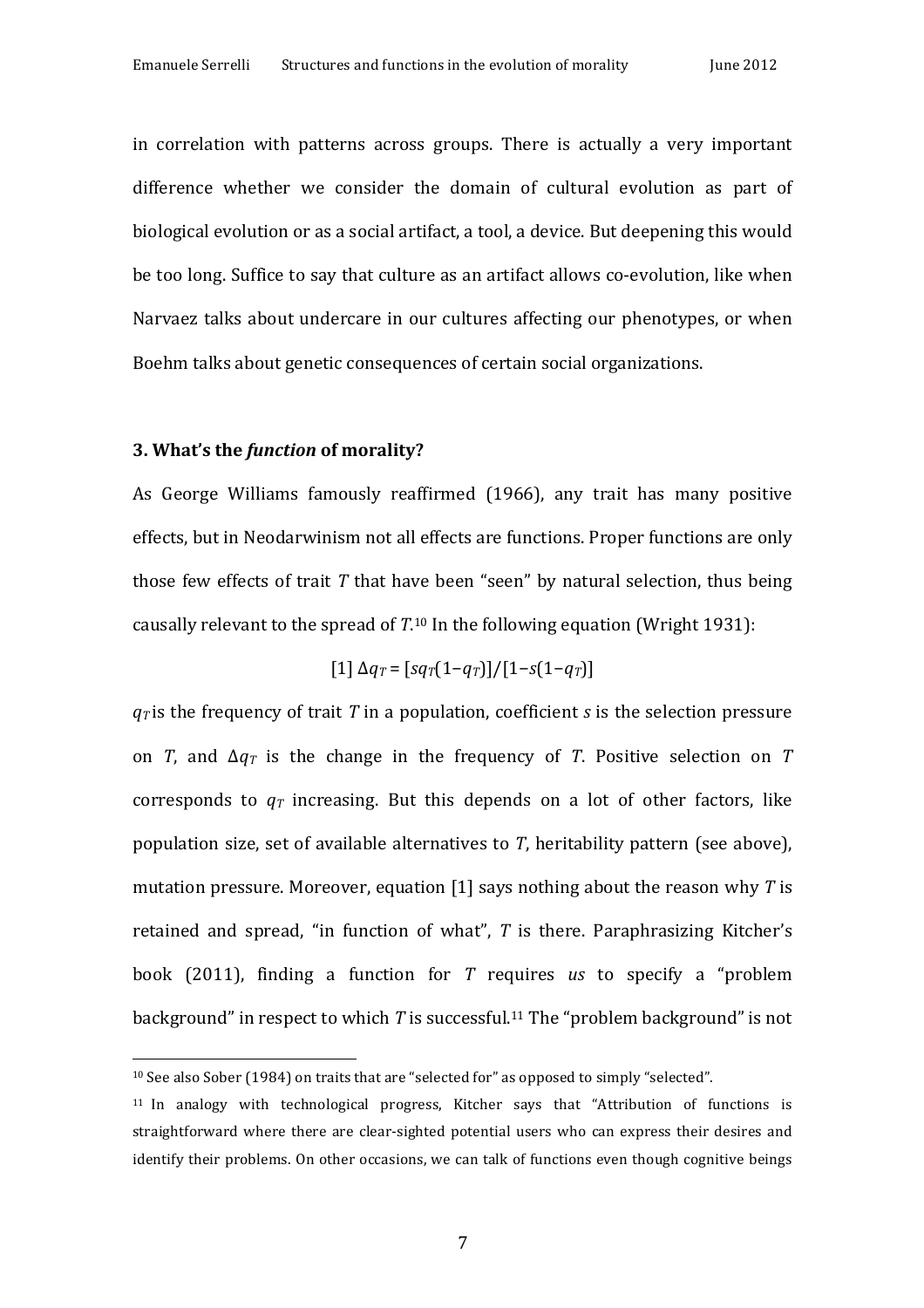there in [1], it is subsumed in parameter *s*. That is why scholars try and build evolutionary scenarios. Evolutionary theory gives us at least two ways of describing the "problem background".

In the first way, trait  $T$  appears in a fitness function:

[2] 
$$
w = f(A, B, ... T)
$$

Fitness is function of traits in a paticular environment.<sup>12</sup> Wing size and structure varies throughout any population of birds, correlating to fitness of individuals bearing them. A description [2] requires a T to vary throughout the population of relevant units (e.g., individuals, or groups) – remember that interindividual variation was also a criterion for identifying an evolutionary trait; it requires as well a measure of fitness; and it implies an exploration of the covariance of the two, allowing then an understanding of the populational spread of  $T[1]$ .<sup>13</sup>

The second way can be formalized as:

[3] 
$$
T = f(F, r)
$$

Trait *T* is function<sup>14</sup> of *F* (the overall functioning of the organism bearing *T*), and *r* (the role of  $T$  in such functioning). Birds fly, and wings have a role in such a functioning, a role that correlates and explains the existence and shape of wings.

<u> 1989 - Andrea Santa Alemania, amerikana amerikana amerikana amerikana amerikana amerikana amerikana amerikan</u>

with desires and needs are not involved. Biologists and physicians routinely discuss the functions of organs, bodily systems, cells, and molecules" (p. 219). But that transposition is not straightforward.

 $12$  This is closer to the intuitive idea that *T* has a function.

 $13$  Notice that equation [2] portrays the situation at a certain moment: different fitness values are obtained by checking out individuals with varying versions of *T*, not by transforming *T* through time.

 $14$  Talking about function playing and imitating a mathematical language, where "is function of" means "depends systematically on", some curious word games emerge: a trait does not have a function, rather, it *is* a function of something else.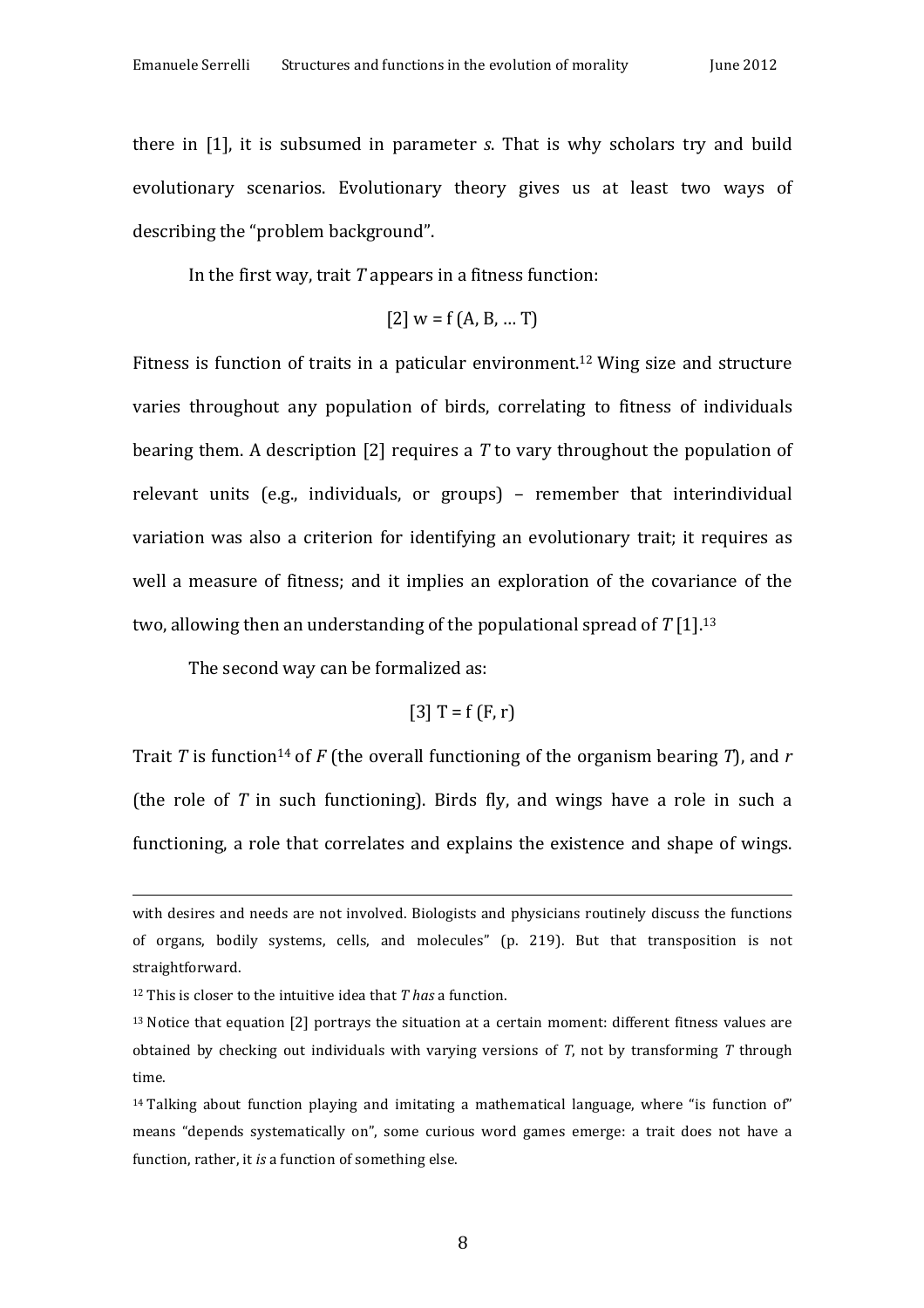*Role* is an important parameter because, for example, feathers or tails have a roles too, and of course differing roles yield different traits. Perhaps this is the sense in which Frans de Waal yesterday says that "the function of sex is social regulation", or when Pier Francesco Ferrari talks about the "functional properties of groups of neurons". But if [3] is considered the explanation for  $T -$  de Waal and Ferrari, I guess, do not – then it is the Panglossian explanation, and it is fatally undermined by the ubiquitous observation that functioning and roles are not causal upon traits and their structure.

An example from Churchland's book. She observes that "the palette of neurochemicals affecting neurons and muscles is substantially the same across vertebrates and invertebrates  $\left[\ldots\right]$ " (p. 45). Oxytocin is a very ancient and simple peptide, found in all vertebrates. In mammals, "Oxytocin ... is at the hub of the intricate network of mammalian adaptations for caring for others" (p. 14). The striking thing  $-$  Churchland continues  $-$  is that "modest modifications in existing neural structures ... can lead to new outcomes".<sup>15</sup> Among mammals, then, There is a large "...range of social patterns [...], but underlying them are probably different arrangements of receptors for oxytocin and other hormones and neurochemicals" (p. 32). For Churchland, this is crucial to argue that behavioural and evaluative processes grounded in neurochemical mechanisms – she assumes that morality consists in social values<sup>16</sup> – are not confined to *Homo sapiens*. For my goal, their

<sup>&</sup>lt;sup>15</sup> DISTRESS AT SOCIAL SEPARATION as a modification of a more ancient place preference? (Jaak Panksepp, textbook 1998).

 $16$  "That nonhuman mammals have social values is obvious; they care for juveniles, and sometimes mates, kin, and affiliates; they cooperate, they may punish, and they reconcile after conflict" (p. 24). Churchland's "Rule use" approach opposes rule-based accounts of morality. "...take a close, and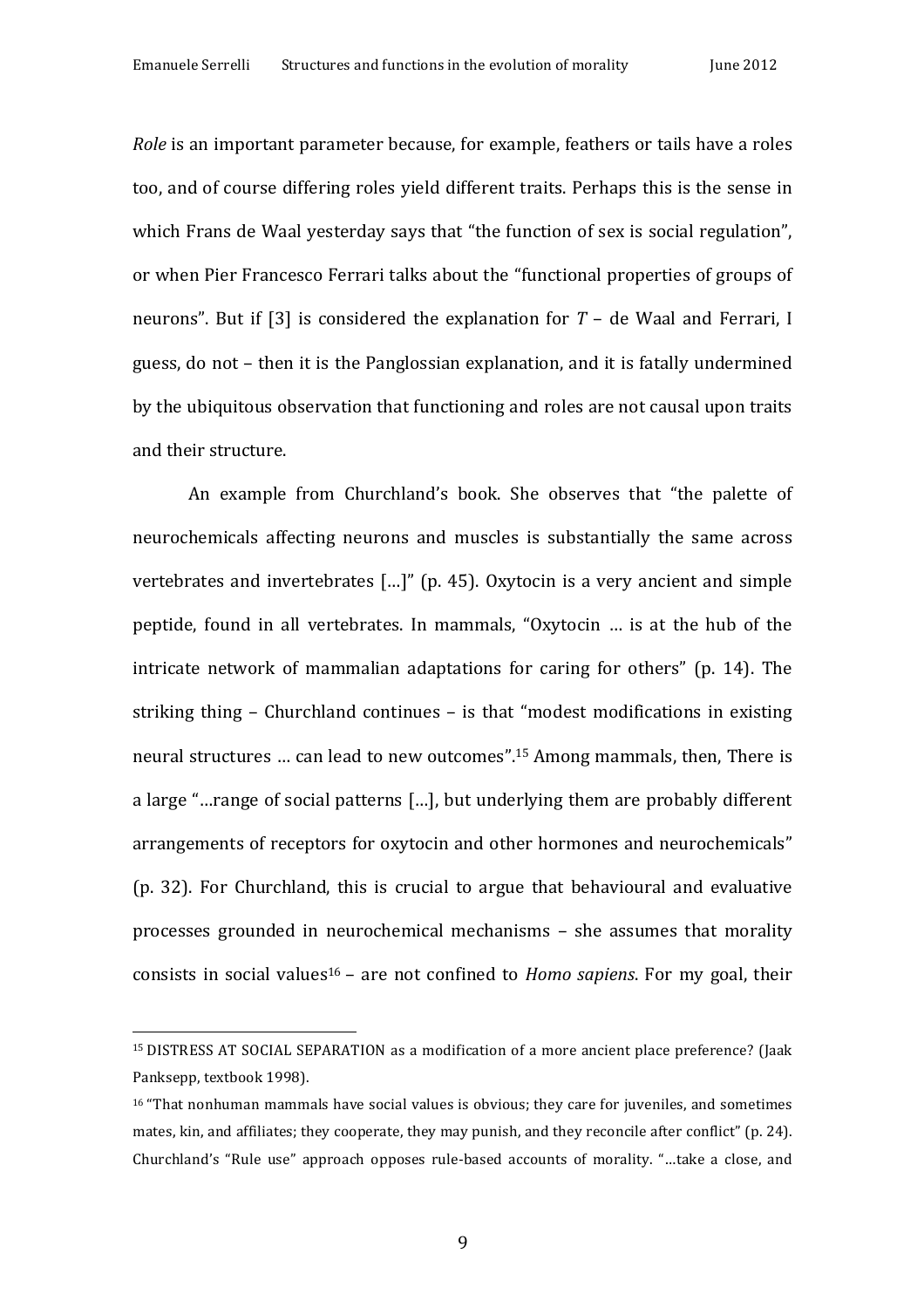presence in the most different mammals implies *T*'s large insensitivity to *F*. What we normally call "the function of a trait" cannot cause the trait itself. The existence and structure of oxytocin *simply cannot* be due to its function in caring for offspring and in wider forms of sociability: "...the evolution of the mammalian brain adapted oxytocin to new jobs" (p. 14).

If equation [3] seems to be misleaded, perhaps another, dynamic expression might better reflect some current evolutionary approaches:

$$
[4] \Delta T = f(\Delta F, \Delta r)
$$

That is, in evolution, a trait *may change* – oxytocin, for example, does not – if there's a change in the overall functioning of organisms (including ecological conditions) and/or in the role the trait plays therein. In sum, in Churchland's words, "Biological evolution does not achieve adaptations by designing a whole

<u> 1989 - Andrea Santa Alemania, amerikana amerikana amerikana amerikana amerikana amerikana amerikana amerikan</u>

skeptical, look at the commonplace look that rules, and their conscious, rational application, are definitive of morality" (p. 166). Stresses the EVALUATION aspect: "...my aim is to explain ...how humans are able to evaluate a law as a bad law or good law or a fair law, /without/ appealing to a yet deeper law - something that they actually do, and do regularly" (p. 166). "Moral theories that leave room for exceptions to rules have tended to seem incomplete" (p. 168), so many moral philosophers (Aristotle, Kant, Mill & Bentham etc) search for exceptionless rules. On the contrary, "The ability to appreciate when a circumstance is a fair exception, or which rule to follow when rules conflict, embodies some of the most refined aspects of social understanding. Going through life, we all acquire a lot of subtle, and often inarticulable, knowledge through our experience  $$ stories, examples, and observation" (p. 167). In this light, Churchland criticizes moral psychology experiments: "A strategy for probing how people make moral decisions consists in contriving moral dilemmas designed to pit *kill-one-save-many* against *kill-no-one-and-let-many-die*. Subjects read scenarios and then rate the moral propriety of the alternatives. Not surprisingly, response vary... The detail-stripping is intended to eliminate confounds, but it introduces a new flaw: the scenario is so artificial that the brain's normal reliance on morally relevant facts to guide problem-solving is undermined ... everyone uses case-based reasoning, but given our individual histories and temperaments, we may draw on different cases to guide judgement concerning the present case" (p. 183). Churchland sees rationality too as not restricted to humans (Ibidem).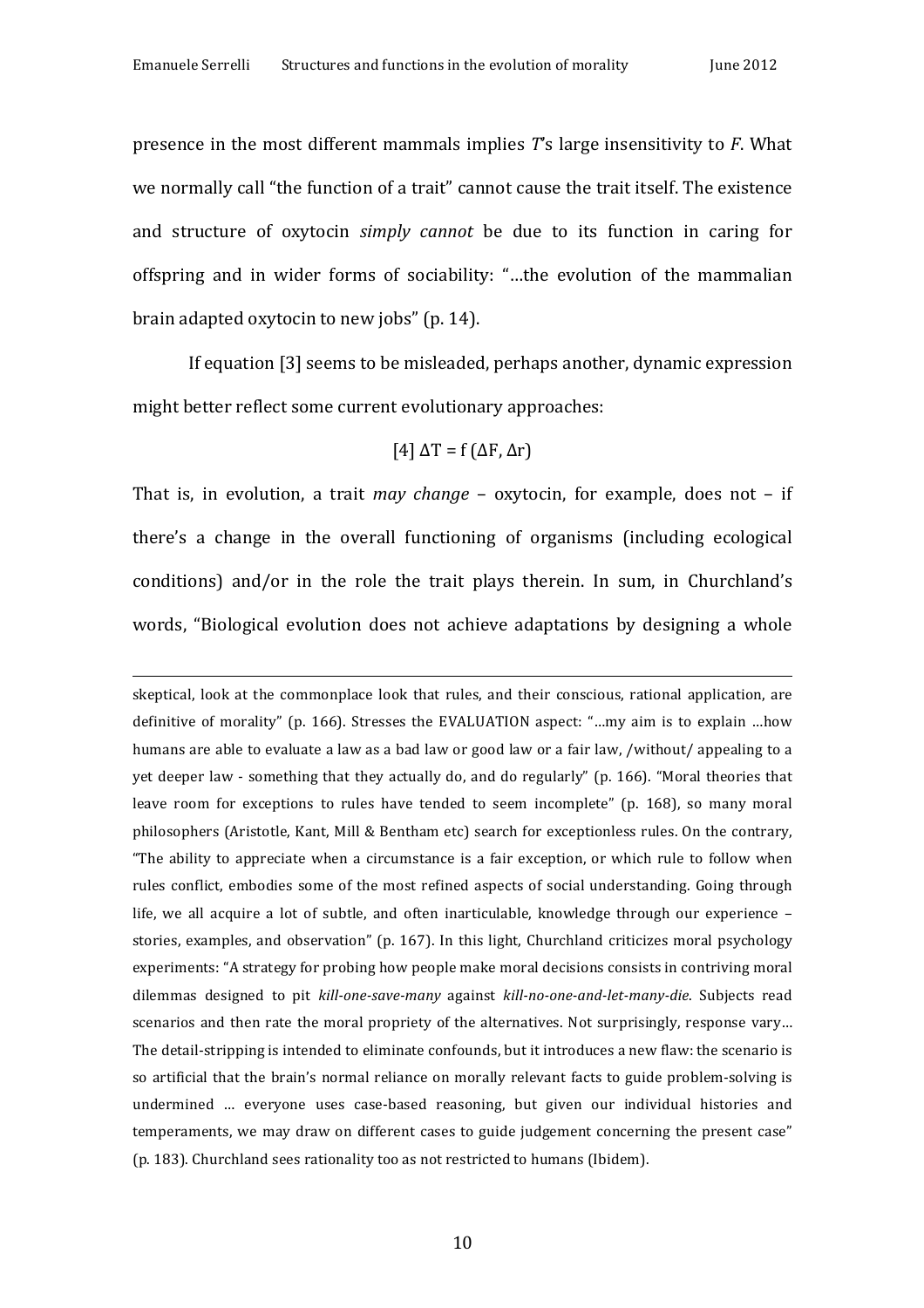new mechanism from scratch, but modifies what is already in place, little bit by little bit. Social emotions, values, and behavior are not the result of a wholly new engineering plan, but rather an adaptation of existing arrangements and mechanisms that are intimately linked with the self-preserving circuitry for fighting, freezing, and flight, on the one hand, and for rest and digest, on the other"  $(p. 46)$ .

#### **4. Conclusion**

To summarize, there are several *kinds* of evolutionary explanations. The scientific acceptability of each kind varies throughout decades as the community of evolutionists matures. New kinds are invented, and overall there is a need for diversity and integration of explanations.

In most evolutionary explanations, structures and functions are required. However, they aren't going to come for free. Choices have to be made, ambiguities can be tolerated, but I think that at least the aspects I presented (and there would be many more) have to be taken into careful consideration in order to build meaningful hypotheses on the evolutionary origin of morality.

We have to deal with inheritable patterns of morality and their variation. We need models, we need to overcome circularity, and we must specify the relevant units of evolution. It is not impossible that our heritability analyses end up by de-composing the trait we were interested in, perhaps even rendering it meaningless. Despite our interest in morality, its evolution can turn out to be the evolution of something else, unless we are open to re-define it. There are also possible overlaps in what we call trait or structure and what we call function -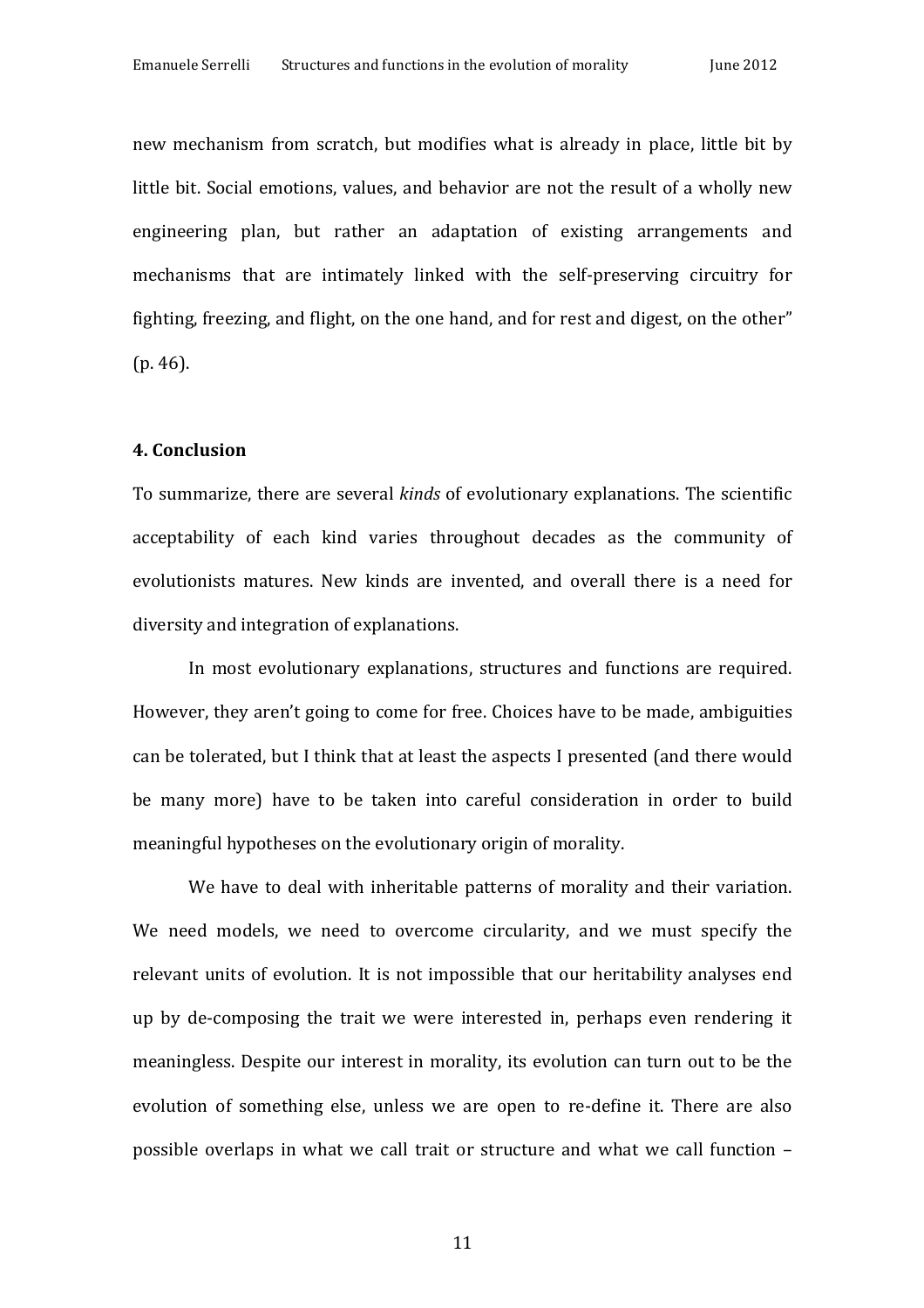what's the function of oxytocin? Is it relative to a neurochemical mechanism? But isn't this mechanism an inheritable trait itself? These overlaps are due to the polisemy and complexity of the involved terms.

As for functions, they are are full of conceptual problems that are object of a rich debate in philosophy of science (e.g. Cummins 1975, Wright 1973, Millikan 1984, 1989, Griffiths 1993, Godfrey-Smith 1994, cf. Casebeer 2003).<sup>17</sup> On the one hand, it is clear that functions can't cause traits. On the other hand, functions are often the sights through which we look for traits. Moreover, function is a crucial element of Darwinian explanations. Functions and effects have to be carefully included in the explanation of morality,<sup>18</sup> also taking into account that nonselected effects and creative re-use are part of the deep nature of evolution. Richard Joyce cited spandrels and exaptations, and Frans de Waal responded defending an argument like "no need of special explanations for prevasive traits".

<sup>&</sup>lt;sup>17</sup> A trait plays a role in a system, but such role is rarely the explanation of its structure. Calling this role "a function" would be ok for the representative author Cummins (1975): "Relative to the "doorstop system", the hammer *has the function* of holding the door open. However, we would not find this a satisfying explanation of for why the hammer came to have the structure it did" (cit. in Casebeer 2003, p. 51). Calling it a function is not satisfactory for Neodarwinism (Williams), nor for authors representative of the etiological meaning of function (Wright 1973, Millikan 1984, 1989). It can explain some modifications it recently had. According to Godfrey-Smith's (1994) "modern history view" of functions, the temporal reach of this explanation is limited: "Episodes of selection become increasingly irrelevant to an assignment of functions at some time, further away we get. The modern history view does, we must recognize, involves substantial biological commitments. Perhaps traits are, as a matter of biological fact, retained largely through various kinds of inertia [...] There is no avoiding risks of this sort" (Ivi). About the evolution of morality, Casebeer (2003) writes: "...we don't want to gravitate to either extreme. If we gravitate to the distal, superhistorically laden conception of function, then the only content we can squeeze out of function is that the ultimate function is to reproduce  $[\dots]$ . On the other hand, if we move instead to the proximate, "instantaneous" analysis of a Cummins function, all historical content is lost" ( $p. 52$ ). <sup>18</sup> Is morality a function or an effect? Functionalist view makes us blind to "pure effects".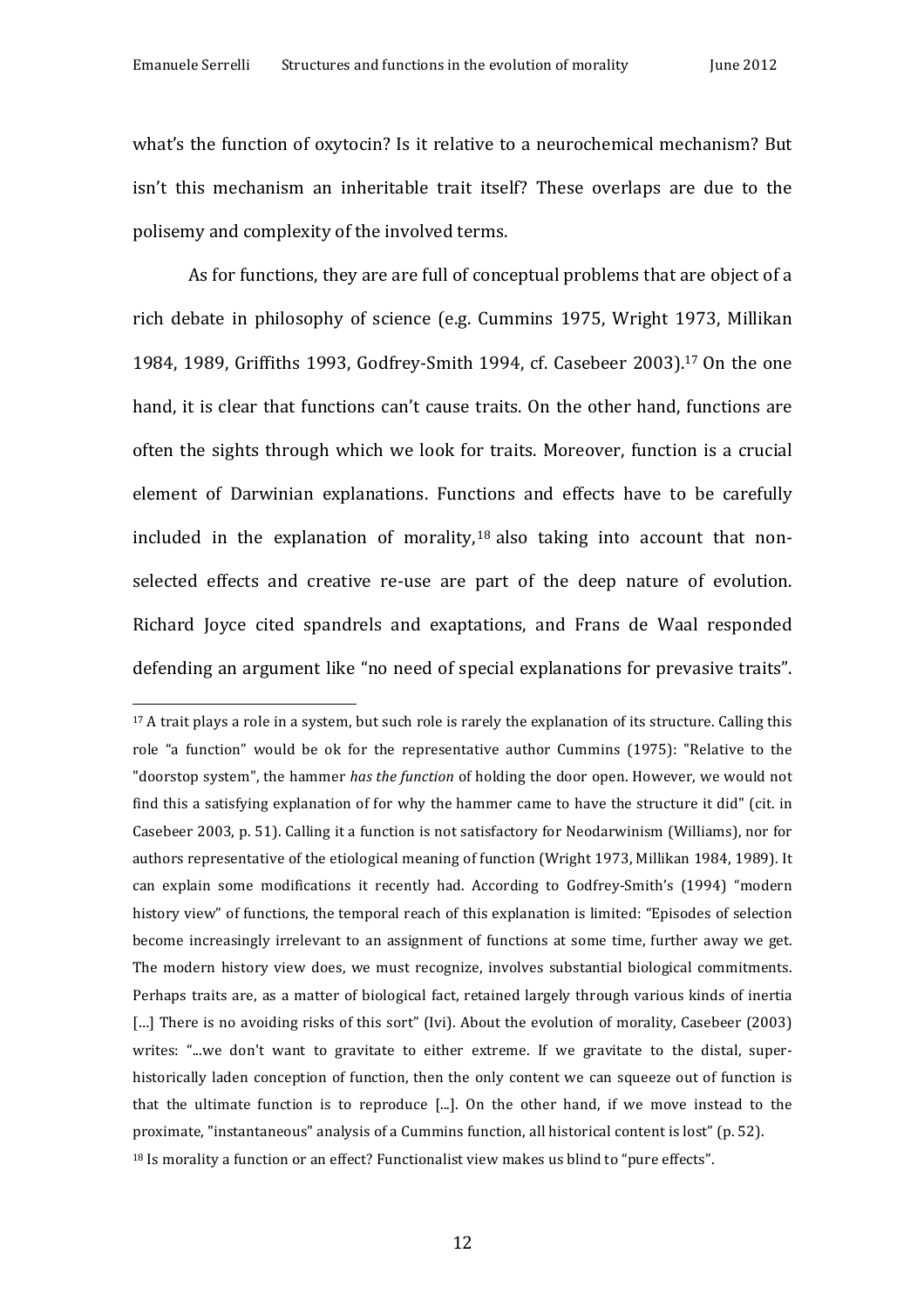They are both right, because of how evolution works, and because of our growing understanding of that.

### **References**

Boehm C (2000), Conflict and the evolution of social control. Journal of

Consciousness Studies 7(1-2), "Evolutionary Origins of Morality. Cross-

Disciplinary Perspectives", pp. 79-101.

Churchland PS (2011). *Braintrust: What Neuroscience Tells Us About Morality.* Princeton: Princeton University Press.

Cummins R (1975). Functional analysis. Journal of Philosophy 72:741-765.

Downes SM (2010). Heritability. *The Stanford Encyclopedia of Philosophy (Fall 2010 Edition*), Edward N. Zalta (ed.), URL =

http://plato.stanford.edu/archives/fall2010/entries/heredity/.

- Eisenberg N, Strayer J (1987) Empathy and its development. Cambridge UP, Cambridge.
- Flack JC, de Waal FBM (2000), 'Any animal whatever': Darwinian building blocks of morality in monkeys and apes. Journal of Consciousness Studies  $7(1-2)$ , "Evolutionary Origins of Morality. Cross-Disciplinary Perspectives", pp. 1-29.
- Godfrey-Smith P (1994). A modern history theory of functions. Reprinted in: Allen C, Bekoff M, Lauder G, eds. *Nature's Purposes - Analyses of Function and Design in Biology*. Cambridge, MA: MIT Press, 1998, pp. 453-477.
- Gould SJ (1991), "Capezzoli maschili e glande clitorideo", in trad. it. *Bravo Brontosauro, Milano, Feltrinelli Universale Economica, 2002, pp. 125-139.*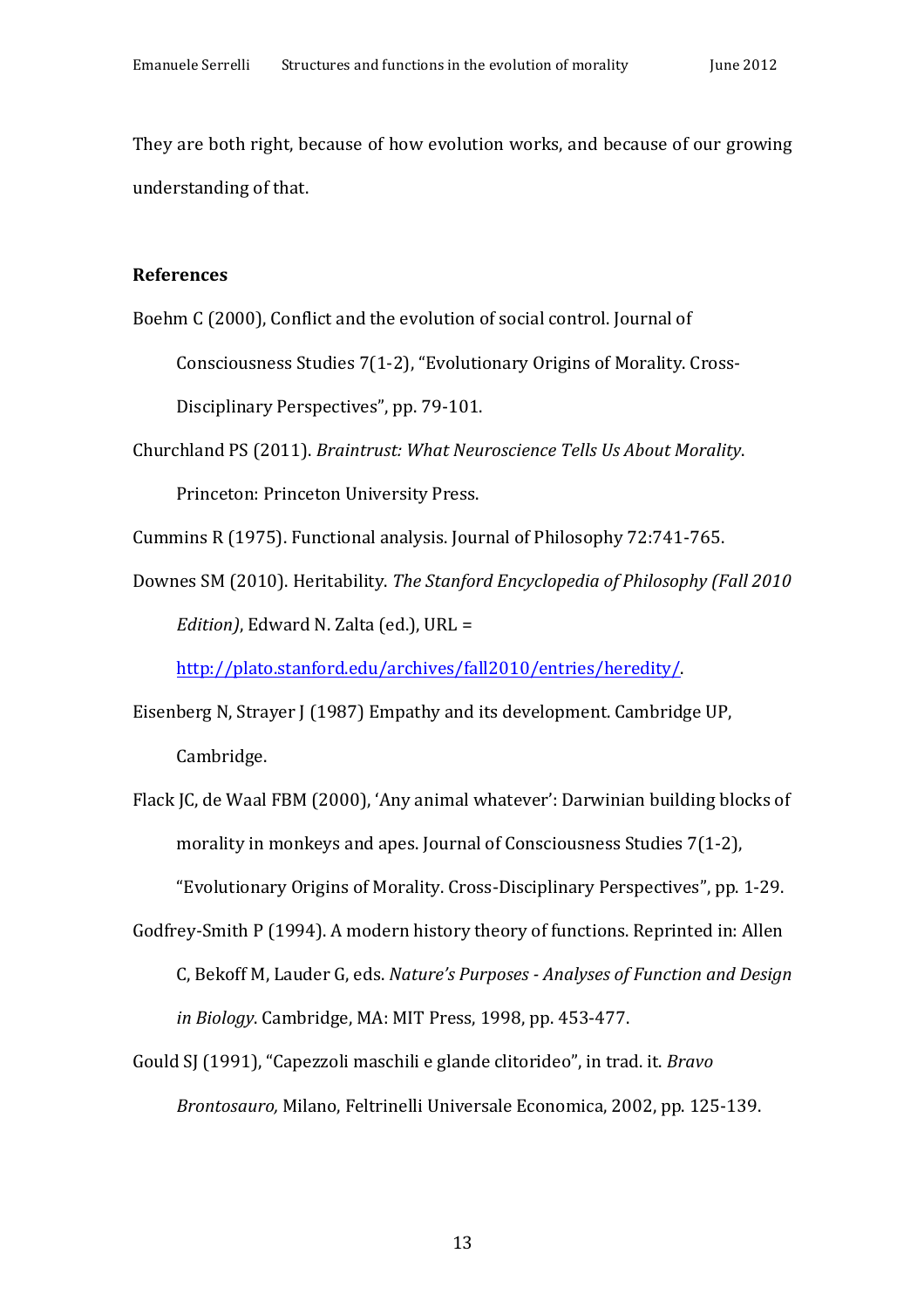Gould SJ, Lewontin RC (1979), The spandrels of San Marco and the Panglossian paradigm: a critique of the adaptationist programme, *Proc. R. Soc. Lond. B*, 205, 581-598. Trad. it. di M. Ferraguti, *I pennacchi di San Marco e il paradigma di Pangloss: critica al programma adattazionista*. Piccola biblioteca *on line*, Einaudi, Torino, 2001.

http://www.einaudi.it/einaudi/ita/pdf/gould-lewontin.pdf

- Griffiths PE (1993). Functional analysis and proper functions. British Journal of the Philosophy of Science 44:409-422.
- Griffiths PE, Brigandt I, eds. (2007). "The Importance of Homology for Biology and Philosophy", *Biology and Philosophy* 22.
- Hartl DL, Clark AG (2007). *Principles of Population Genetics*, Fourth ed. Sunderland, Mass.: Sinauer Associates.
- Kitcher P (2011). *The Ethical Project*, Harvard University Press, Cambridge, Mass. & London, UK.
- Jablonka E, Lamb MJ (2005). *Evolution in Four Dimensions*. Cambridge (MA): The MIT Press, revised in 2010.
- Millikan R (1984). *Language, Thought and Other Biological Categories*. Cambridge, Mass: MIT Press.
- Millikan R (1989). In defence of proper functions. Philosophy of Science 56:288-302.
- Müller G.B., 2010. Epigenetic innovation. In Pigliucci M, Müller GB, eds. Evolution The Extended Synthesis. Cambridge-London: MIT Press, pp. 307-332.
- Odling-Smee J, Laland K, Feldman MW (2003). *Niche Construction*. Princeton: Princeton University Press.